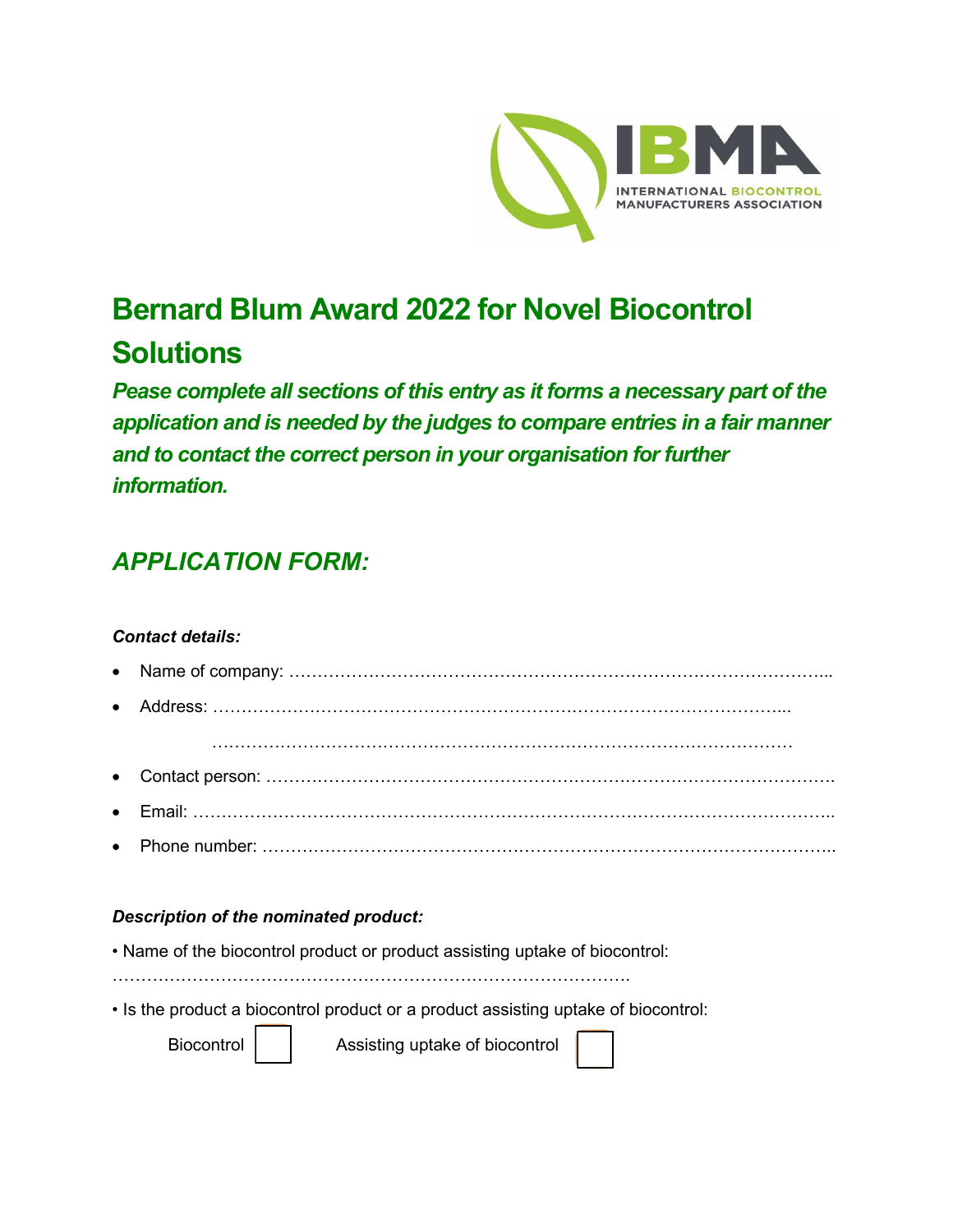• Product type (such as microbial, IBCA, Semiochemical, Natural Substance, Monitoring device, 

. What is the target pest/disease and crops/market of the product?

• What is innovative about this product? . What is the scientific value of this product? What is unique about this product giving examples? What is the contribution to sustainable agriculture of this product?